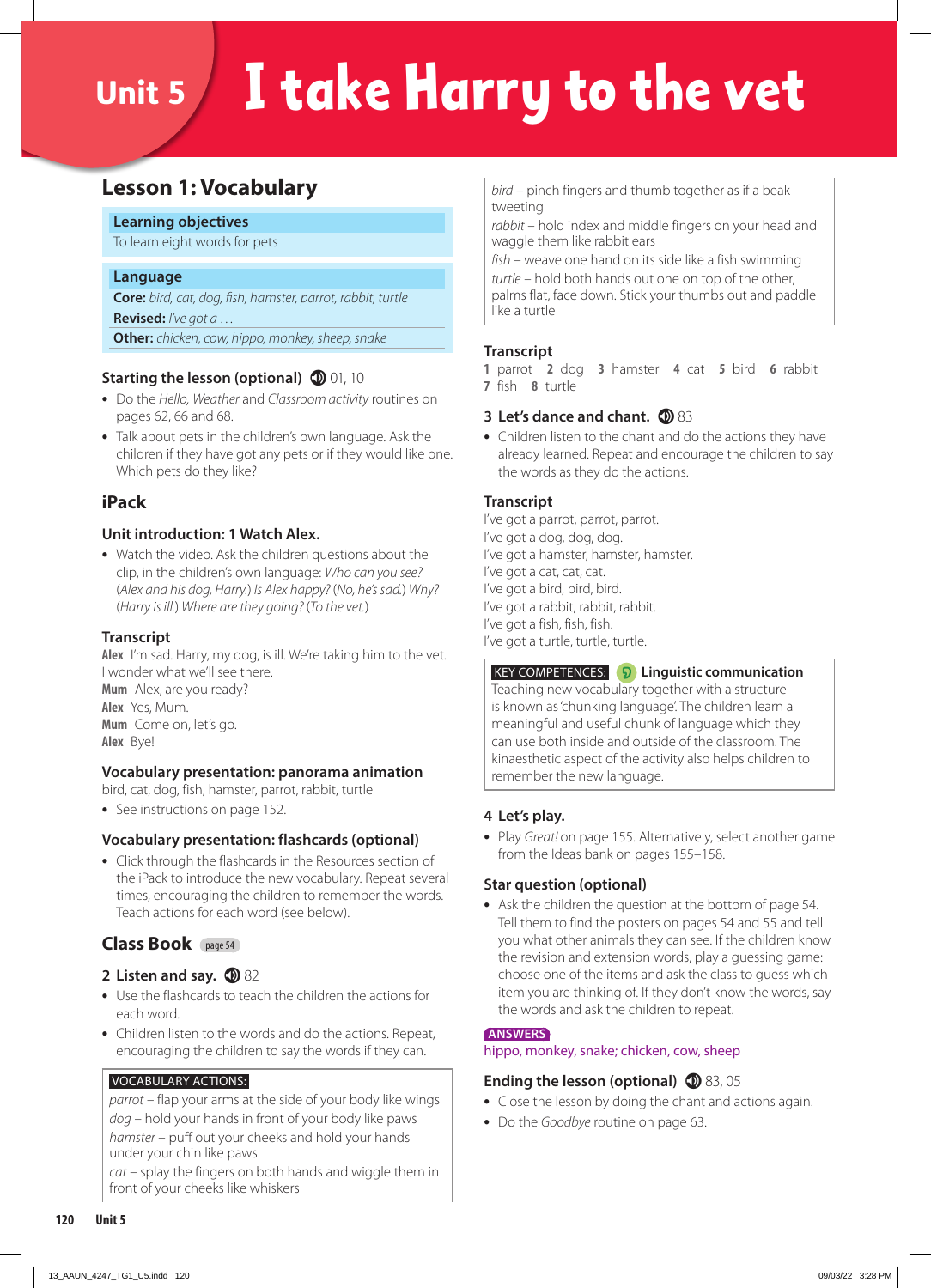#### **CULTURE NOTE: Popular pets**

In the UK, pets like cats, dogs and birds have always been popular with children and adults. These days, people keep lots of different kinds of animals as pets, such as lizards, snakes, guinea pigs, rabbits, chickens and even mice, and rats. Families who live on farms often have baby animals as pets too. They might have a baby sheep – a lamb, or a baby cow – a calf.

#### **Activity Book** page 38

#### **1 Trace.**

**•** Children complete the pictures by drawing over the dotted lines.

#### **2 Look and number.**

**•** Children find the number next to each pet and write it in the box next to the small pictures at the bottom of the page.

#### **ANSWERS**

bird 3, cat 7, dog 6, fish 5, hamster 2, parrot 8, rabbit 1, turtle 4

#### **3 Write.**

**•** Children write the words in the space provided. Encourage them to refer to the labels above for help with spellings.

#### **Extra**

**•** Fast finishers write the words with the letter *t* in their notebooks.

#### **ANSWERS**

cat, rabbit, hamster, turtle, parrot

#### **Picture Dictionary (optional)** AB page 62

#### **1 Listen and trace. 1 144**

- **•** Ask children to turn to page 62 of their Activity Books and complete the top section of the Unit 5 Picture Dictionary by tracing the words under each picture.
- **•** Alternatively, tell children to complete the Picture Dictionary at home. They can listen to the audio to remind themselves of the words.

CONTINUOUS ASSESSMENT: **Time for feedback!** Ask the class in their own language *How do you feel about the new words for pets?* Use your chosen feedback routine to check whether children need more practice. Remember to give clear success criteria (see Unit 2, Lesson 1 for an example). If necessary, play some more games to practise the words for pets, e.g. *Slow reveal* (see Ideas bank page 155). Repeat the feedback routine after children have had some further practice.

#### **Further practice**

**Teacher's Resource Material: Unit 5 Set 1 mini picture cards and wordcards; Unit 5 Lesson 1 Extra vocabulary worksheet. Active Learning Kit, Unit 5**

# **Lesson 2: Song & Communication**

#### **Learning objectives**

To sing and understand a song about animal actions To learn four words for animal actions

To use the structure *My* (*bird*) *can* … in a song

#### **Language**

**Core:** Pets; *My* (*bird*) *can* (*fly*)*.* **Revised:** *Where's my … ? I've got a …* **Other:** *climb, fly, run, swim*

#### **Starting the lesson (optional) 10** 01, 10

- **•** Do the *Hello, Weather* and *Classroom activity* routines on pages 62, 66 and 68.
- **•** Play *Listen and find* on page 155 of the Ideas bank. Ask the class *Where's my* (*cat*)*?*

#### **iPack**

#### **Vocabulary consolidation and grammar preview: song video**

**•** Watch the song video. Use the vocabulary actions the children learned in Lesson 1 and teach the additional song actions (see below).

#### **Class Book** page 55

#### **1 Let's dance and sing. 1 84**

- **•** Revise the vocabulary actions which the children learned in Lesson 1. Then teach the new song actions.
- **•** Play the song. The children join in first with the actions and then with the words, as much as possible.

#### SONG ACTIONS:

*run* – run on the spot

*swim* – mime doing breaststroke and puffing out cheeks as if holding your breath

*fly* – flap your arms like wings and move around as if flying *climb* – mime climbing a ladder

#### **Transcript**

I've got a rabbit. (x2) My rabbit can run. (x2) I've got a dog. (x2) My dog can run, too. (x2) I've got a turtle. (x2) My turtle can swim. (x2) I've got a fish. (x2) My fish can swim, too. (x2) I've got a parrot. (x2) My parrot can fly. (x2) I've got a bird. (x2) My bird can fly, too. (x2) I've got a hamster. (x2) My hamster can climb. (x2) I've got a cat. (x2) My cat can climb, too. (x2)

#### **2 Stick the stickers.**

- **•** Ask the children to find their Unit 5 stickers at the back of the Class Book. Point to the pets on the sticker page in turn, eliciting the words.
- **•** Children stick the stickers on pages 54 and 55.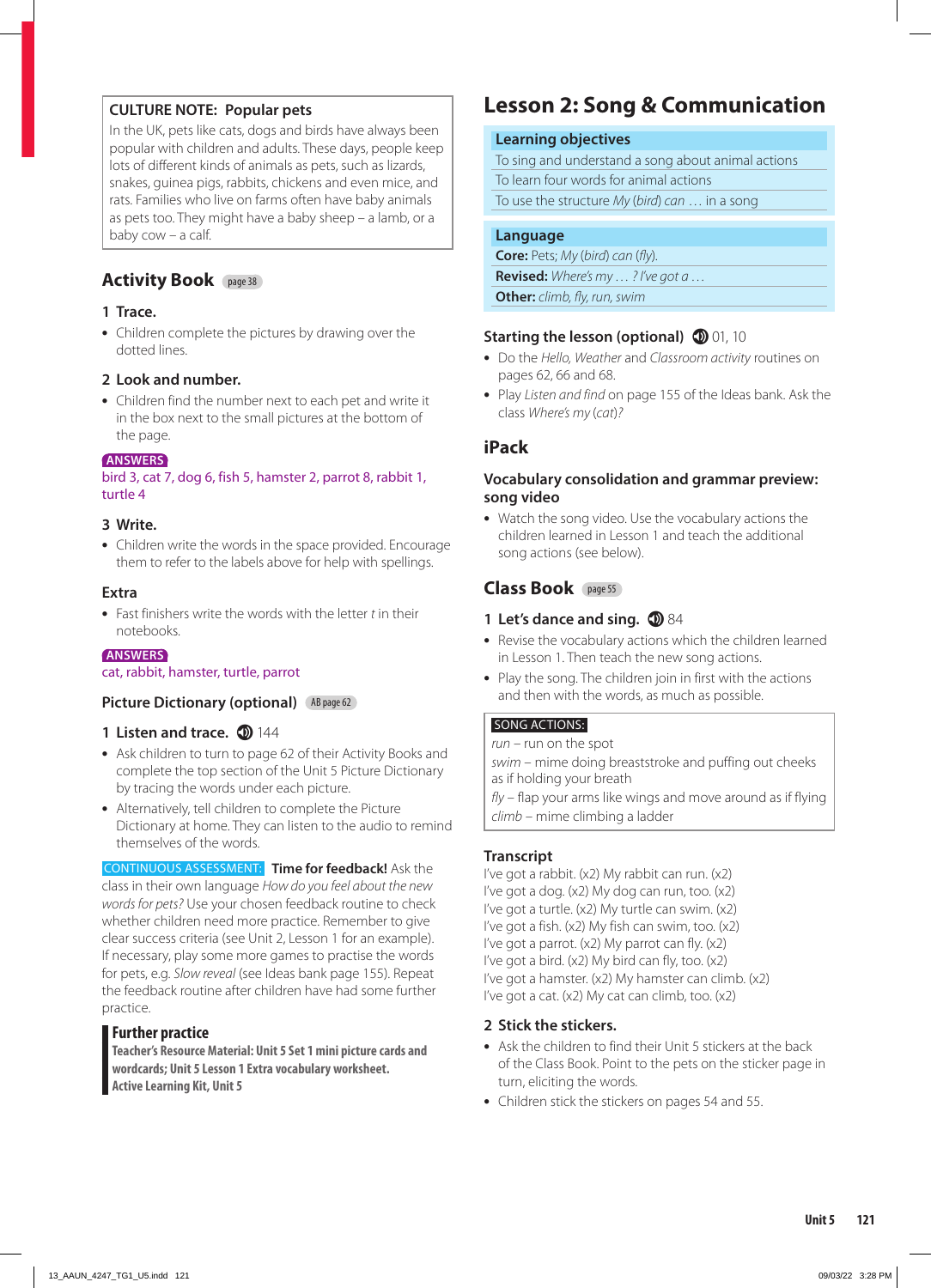#### SUSTAINABLE DEVELOPMENT GOALS:

#### **Goal 15 (Life on land)**

Ask children (in their own language) if they like animals. Ask which of the pets in the Class Book they have seen in real life, and whether they liked them. Ask children to say what they think is nice about having a pet (e.g. furry animals like cats and rabbits are nice to stroke, you can play with a dog, birds sing nicely, parrots are colourful and pretty, a pet can keep you company).

#### **3** Listen and say the number. **1**85

**•** Children listen to the audio and say the number of that pet on the page.

#### **Transcript**

**Alex** My dog can run. **Girl 1** My turtle can swim. **Boy 1** My rabbit can run. **Boy 2** My fish can swim. **Vet** My parrot can fly. **Girl 2** My hamster can climb. **Girl 3** My cat can run. **Vet** My bird can fly.

#### **ANSWERS**

dog 2, turtle 8, rabbit 6, fish 7, parrot 1, hamster 3, cat 4, bird 5

#### **KEY COMPETENCES: Mathematical, Science, Technology and Engineering (STEM)**

This listening task combines listening with numbers which develops the children's basic maths skill. It also enables the children to recycle numbers together with the new pet vocabulary.

#### **4 Let's play.**

**•** Tell the children to guess which pet you are thinking of. Repeat several times. Alternatively, select a game from the Ideas bank on pages 155–158.

#### **Alex's question**

**•** Ask the question around the class. Do a quick class survey if you are short of time so that all the children feel included.

#### **English at home**

**•** Encourage the children to sing the song to their family.

#### **Ending the lesson (optional) 1** 84, 05

- **•** Close the lesson by singing the song again.
- **•** Do the *Goodbye* routine on page 63.

#### **Activity Book** page 39

#### **1 Listen and sing. 184**

**•** Play the song again for children to listen and sing.

#### **2 Write numbers 1–4.**

- **•** Read the sentences, emphasizing the words in bold. Children number the pet pictures in the order they are mentioned in the song.
- **•** To check the answers, say a number for children to say the pet.

#### **ANSWERS**

#### **1** rabbit **2** dog **3** turtle **4** fish

#### **3 Circle. Ask your friend.**

- **•** Read Alex's question and remind children of the meaning. Elicit what response is shown in each of the three pictures and practise the gestures as a class. Children choose a response and circle it. Ask a few children *Do you like the song?* and encourage them to respond using their chosen gesture.
- **•** Children ask a classmate the question. He / She responds using one of the gestures.

ASSESSMENT OPPORTUNITIES: The song is an opportunity to assess the children's speaking development. Assessment grid and notes are provided in the Teacher's Resource Material.

#### **Further practice**

**Teacher's Resource Material: Unit 5 Lesson 2 Reinforcement and Extension worksheets; Unit 5 Lesson 2 Song worksheet. Active Learning Kit, Unit 5**

# **Lesson 3: Grammar & Communication**

#### **Learning objectives**

To say what your pet can do

#### **Language**

**Core:** Pets; *My* (*bird*) *can* (*fly*)*.* **Revised:** *I've got a …*

#### **Starting the lesson (optional) 10** 01, 10

- **•** Do the *Hello*, *Weather* and *Classroom activity* routines on pages 62, 66 and 68.
- **•** Play *Slow reveal* on page 155 of the Ideas bank to revise the pets vocabulary.

# **Class Book** page 56

#### **1 Listen and match. Listen, point and say. 16** 86

- **•** Ask children to look at the pictures. Say the names of the pets with the class.
- **•** Tell children to listen and match the pictures with the numbers.
- **•** Play the audio for children to listen and match. Check the answers with the class: say the name of the pet for children to say the number. You can use a *No hands up*  method to ask individual children to answer (see the first Continuous assessment note on page 123).
- **•** Model the phrases from the transcript for children to repeat.
- **•** Tell children to listen again and to say the phrases about the animals along with the audio.

#### **Transcript**

- **1** My fish can swim.
- **2** My bird can fly.
- **3** My rabbit can run.
- **4** My hamster can climb.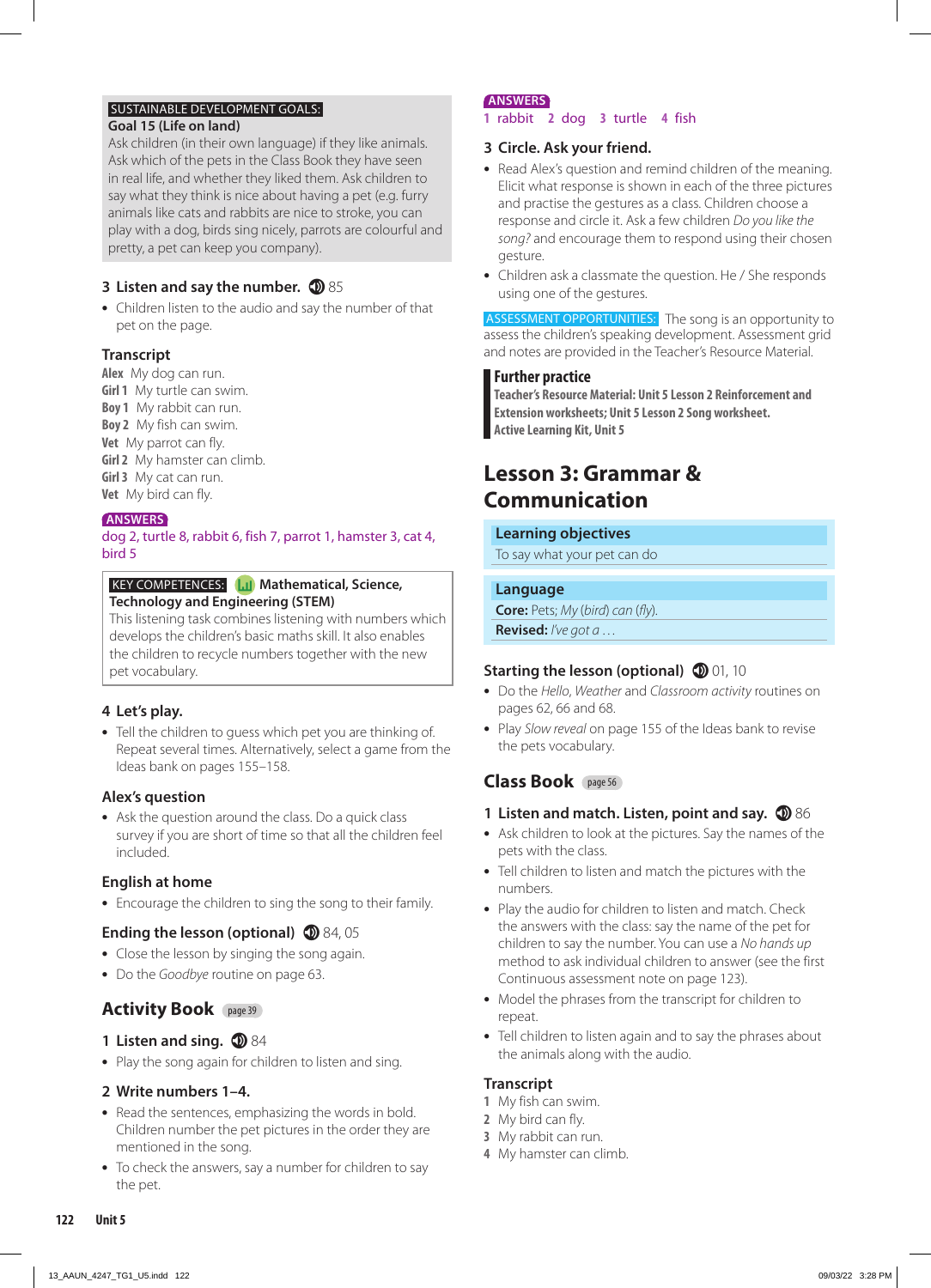#### **ANSWERS**

- **1** My fish can swim. **2** My bird can fly.
- **3** My rabbit can run. **4** My hamster can climb.

CONTINUOUS ASSESSMENT: *No hands up* methods ensure that every child thinks of the answer. See the *No hands up* section in the Introduction (page 21). Choose the method(s) that work(s) best for you. You might like to use name cards or coloured lollipop sticks. Pick a name card or a coloured lollipop stick whenever you require an answer from the class so that children are chosen at random.

#### **iPack**

#### **Vocabulary and grammar practice: game**

**•** See instructions for *Conveyor belt* on page 152.

#### **Class Book** page 56

- **2 Colour the animals. Tell the class.**
- **•** Ask children to look at the pictures in Activity 2. Tell them to complete the pictures by colouring in the animals in any colours of their choice.
- **•** When children have finished colouring, ask a child to hold up their pictures and say a sentence about one of the animals, e.g. *My turtle can swim*. Repeat with as many other children as possible.
- **•** If you prefer, you can put the children into small groups to tell each other about what the animals in their pictures can do.

 MEDIATION: This exercise requires children to work in small groups and exchange information about what animals can do. Encourage children to explain the task to each other, and to use mime where necessary to facilitate understanding.

 KEY COMPETENCES: **Linguistic communication** Colouring the animals before describing them creates a sense of ownership for the children, making the target sentences more meaningful when they say them, and therefore more memorable.

# **iPack**

#### **Song video: 3 Watch. Sing karaoke.**  $\circled{D}$  **84, 87**

- **•** Play the Lesson 2 song video again. Encourage the children to join in as much as possible, first with the song actions and then with the words.
- **•** Play the audio version of the song again (listening number 84) so that children can sing and practise doing the actions without the support of the video.
- **•** Tell children that you are going to see how well they know the song, by turning down the volume at points during the song – challenge them to keep singing for as long as possible! Play the song again, turning down the volume for a few seconds at a time. Ask children how well they could remember the words, and praise them for what they have learned so far.
- **•** When children are confident with the words as well as the actions, they can sing the song as they watch the karaoke song video, or sing with the karaoke version of the audio (listening number 87).

#### **Transcript**

I've got a rabbit. (x2) My rabbit can run. (x2) I've got a dog.  $(x2)$  My dog can run, too.  $(x2)$ I've got a turtle. (x2) My turtle can swim. (x2) I've got a fish. (x2) My fish can swim, too. (x2) I've got a parrot. (x2) My parrot can fly. (x2) I've got a bird. (x2) My bird can fly, too. (x2) I've got a hamster. (x2) My hamster can climb. (x2) I've got a cat. (x2) My cat can climb, too. (x2)

#### **Extra song practice (optional) 1** 84, 87

**•** Put the children into pairs. Play the song again and tell children to take it in turns to sing a line to each other. They each sing a line, then point to their partner. You can do this with either the full song track or the karaoke version.

#### **Ending the lesson (optional) 1** 05

**•** Do the *Goodbye* routine on page 63.

#### **Activity Book** page 40

#### **1 Match.**

**•** Children look at the pictures and identify each pet. They match the pictures with the speech bubbles.

#### **ANSWERS**

#### **1** c **2** d **3** b **4** a

#### **2 Write and trace.**

**•** Children read and complete the sentences by writing the pet words and tracing the other words.

#### **ANSWERS**

**a** fish **b** bird **c** hamster **d** rabbit

#### **3 Draw a pet. Write your song.**

**•** Children draw their pet or a pet they would like. They complete the text about two pets to create their own verse.

#### **Extra**

**•** Fast finishers draw more pets at the top of the page. They describe the pets to a partner using *I've got a …* .

CONTINUOUS ASSESSMENT: **Time for feedback!** Before

going on to Lesson 4, ask the class in their own language *How do you feel about the words for pets and saying what actions pets can do?* Using your usual feedback routine (e.g. traffic light cards), ask children to show you if they have understood or if they need more help. Remember to give clear success criteria (see Unit 2, Lesson 3 for an example). If necessary, play a flashcard game to provide further practice of the new language. Call two children to the front and give Child 1 a pet flashcard to hold up so that Child 2 and the rest of the class can see it, but Child 1 can't. Child 2 mimes the pet for Child 1 to guess and say *I've got a* (*hamster*). Child 2 then mimes an action for the pet. Child 1 identifies the action and says *My* (*hamster*) *can* (*climb*). Allow the rest of the class to help as necessary. Repeat with other children and other flashcards.

#### **Further practice Active Learning Kit, Unit 5**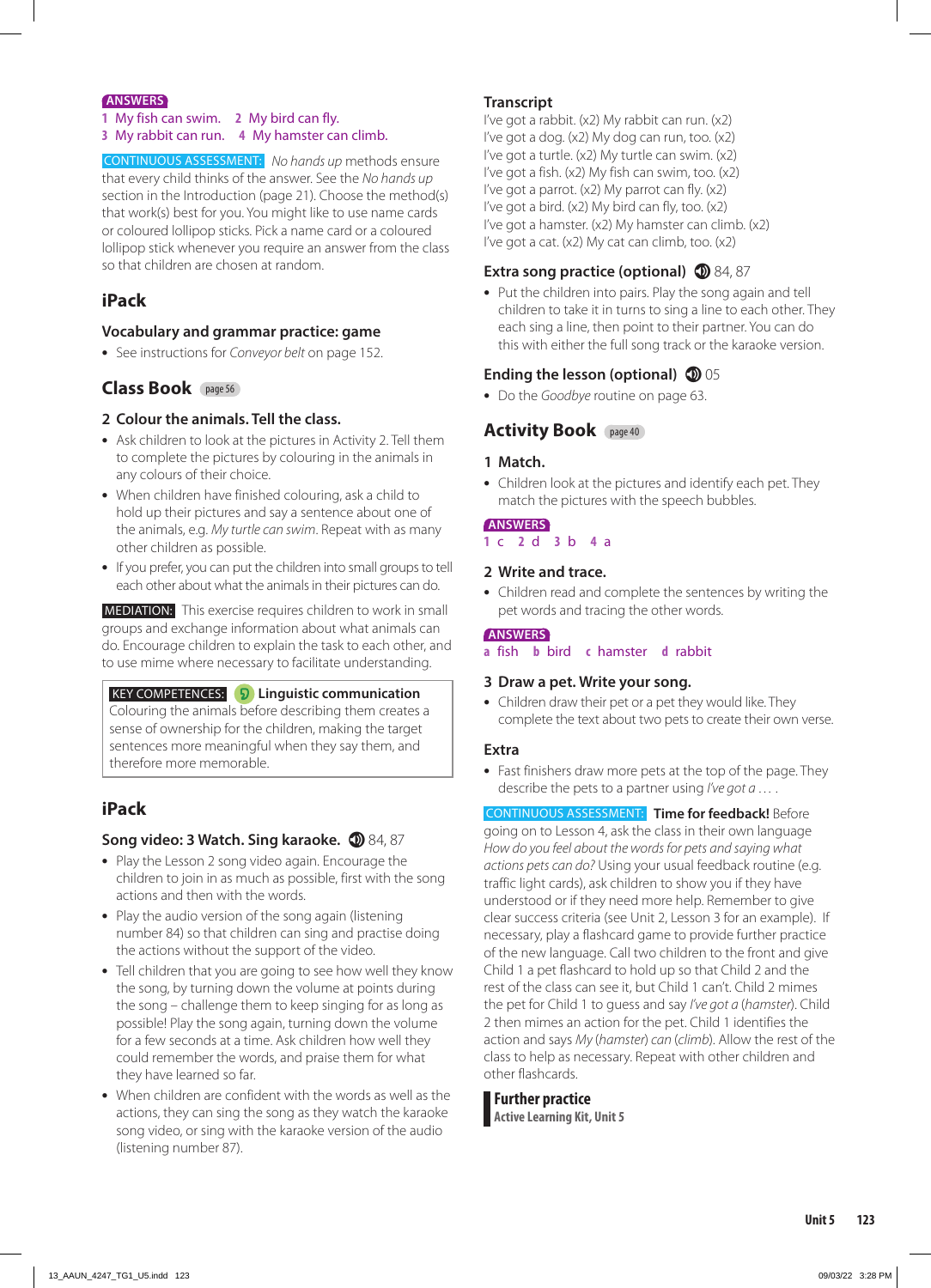# **Lesson 4: Culture**

#### **Learning objectives**

To learn about the top five pets in the UK

#### **Language**

**Core:** Pets; *My … can fly / climb / run / swim.*  **Other:** *My favourite pet is a …*

#### **Starting the lesson (optional) 10, 10, 84**

**•** Do the *Hello, Weather* and *Classroom activity* routines on pages 62, 66 and 68. Sing the song from Lesson 2 again.

#### **iPack**

#### **Culture introduction: 1 Watch Alex.**

**•** Watch the video. Ask the children the question Alex asks: *What's the dog's name?* (*Rosie.*) Watch the video again.

#### **Transcript**

**Alex** Hello. Look, it's my dog Harry. He's my favourite pet. Pets are very important in the UK. Look at this video! What's the dog's name?

**Isabel** Hi, I'm Isabel. This is my house and this is my family. I live with my mum, my dad and my sister, Eleni. We've got two pets – a dog called Rosie, and lots of fish. I love Rosie! She's big and white, and we play together all the time. Rosie likes playing. She can run and she can jump. Fetch, Rosie! Rosie likes going for walks too and every day we go to the park. It's fun! After the park, it's dinner time. Rosie eats dog food and the fish eat fish food. I love dogs and my favourite dog is Rosie! She's my best friend.

#### **CULTURE NOTE: Looking after pets**

It takes a lot of time and energy to care for a pet. They must be looked after, fed, and played with. Because dogs are so popular in the UK, even big, busy cities have large green spaces for dogs to run around. There are even special toy shops for pets where you can find climbing frames for cats, mazes for rabbits, and running waterfalls for lizards. A pet is another member of the family and needs lots of love and care!

# **Class Book** page 57

#### **2 Listen and number. 1888**

- **•** Hold up the flashcards of *bird, cat, dog, fish, rabbit*. Tell the children that these are the top five pets in the UK.
- **•** Ask the children to guess the order of the top five pets in the UK. Place the flashcards on the board in this order.
- **•** Play the audio. The children listen and number the photos in the correct order. Were their predictions about the top five correct?

#### **Transcript**

What is the UK's favourite pet? The fish is number 1. The dog is number 2. The cat is number 3. The rabbit is number 4. The bird is number 5.

#### **ANSWERS**

#### **1** fish **2** dog **3** cat **4** rabbit **5** bird

#### **3 Colour. What pets can you see?**

**•** Children use the coloured spots to help them colour the animals in the puzzle. Elicit the names of the pets they can see.

#### **ANSWERS**

rabbit, dog, bird

#### **Alex's question**

- **•** Say *My favourite pet is a …* Then ask Alex's question around the class. Encourage the children to answer using *My favourite pet is a …*
- **•** Put the children into pairs to ask and answer Alex's question.

#### KEY COMPETENCES: **Cultural awareness and expression**

Thinking about other cultures and relating them to your own is a great way to personalize new information. Asking the children about their favourite animal enables them to express their ideas and opinions, while respecting others.

#### **Ending the lesson (optional)**  $\mathbf{D}$  05

- **•** Play *Flashing a card* on page 155 of the Ideas bank.
- **•** Do the *Goodbye* routine on page 63.

#### **Activity Book** page 41

#### **1 Write the top 5 pets in the UK.**

**•** Children write the top five pets. You can do this as a memory exercise as a whole class, or you can refer the children to page 57 in their Class Book.

#### **ANSWERS**

**1** fish **2** dog **3** cat **4** rabbit **5** bird

#### **2 Look and write. Ask your friend.**

**•** Children complete the answer and then ask their classmate.

#### **Extra**

- **•** If you have time, do this as a class. Children stand up and ask ten people *Have you got a pet?* They record the *yes* and *no* answers in their notebook.
- **•** Feed back the results from the class.

CONTINUOUS ASSESSMENT: At the end of the lesson, ask children to tell you one thing they have learned in the lesson, one thing they want to learn next, and one question or problem they have. This allows children to reflect on their learning and express their concerns.

#### **Further practice**

**Teacher's Resource Material: Unit 5 Culture worksheet. Active Learning Kit, Unit 5**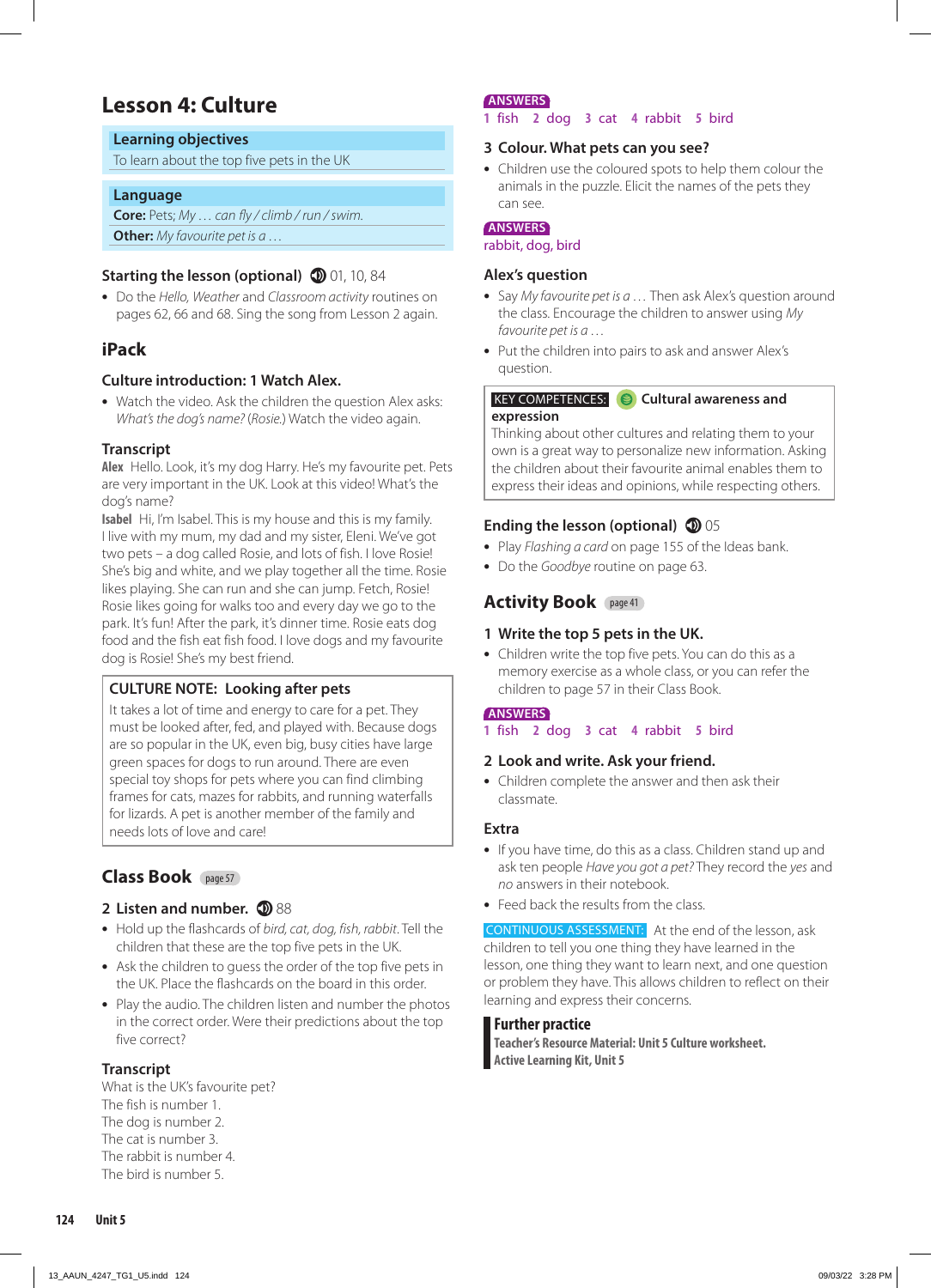# **Lesson 5: Story**

#### **Learning objectives**

To follow a story

To learn four more words for animal actions To discuss the story value

#### **Language**

**Core:** *hop, jump, sing, walk; I can* (*hop*) *and I can* (*run*)*, but I can't* (*fly*)*.*

**Revised:** Pets

**Other:** *fly, run, swim*

#### **Starting the lesson (optional) 10** 01, 10

- **•** Do the *Hello, Weather* and *Classroom activity* routines on pages 62, 66 and 68.
- **•** Play *Flashcard sequence* on page 156 of the Ideas bank to revise the names of the pets.
- **•** Tell the children they're going to listen to a story. Say *It's story time!*

# **iPack**

#### **Vocabulary and grammar consolidation: story animation**

**•** With books closed, watch the story. Ask questions in the children's own language: *Where's Alex?* (*In bed.*) *What's he reading?* (*A story.*) *What from the story can you see by Alex's bed?* (*A frog.*) Ask the class why they think Alex has got a frog.

#### **Transcript**

**Alex** It's story time! Here's a story about animals. It looks fun! Let's see what happens to Mr Rabbit and Mr Turtle.

**•** See below for the story transcript.

#### **Class Book** pages 58–59

#### **1 Watch or listen to the story. What colour is the parrot? 1**89

**•** Play the story audio for the children to follow in their Class Book, or use the storycards. Ask the children to tell you what colours the parrot is (yellow, red and blue).

#### **Transcript**

- **1 Narrator** This is Mr Rabbit. He can run very fast and he can hop very fast. This is Mr Turtle. He can't run. And he can't hop.
- **2 Mr Rabbit** I can run and I can hop. How about you? **Mr Turtle** I can't run or hop, but I can walk. **Mr Rabbit** Let's have a race!
- **3 Badger** Ready, steady, go!
- **4 Narrator** Mr Rabbit runs and runs. He sees a parrot. **Mr Rabbit** Hello, Parrot! I can run and I can hop. **Parrot** I can't run, but I can sing and I can fly. **Narrator** Then Mr Rabbit shouts, 'Bye, Parrot, I have to go.'
- **5 Narrator** Mr Rabbit runs and runs. He sees a cat. **Mr Rabbit** Hello, Cat! I can run and I can hop. **Cat** I can't hop, but I can jump. **Narrator** Then Mr Rabbit shouts, 'Bye, Cat, I have to go.'
- **6 Narrator** Mr Rabbit runs and runs. He sees a hamster. **Mr Rabbit** Hello, Hamster! I can run and I can hop. Narrator The hamster says, 'I can't hop, but I can climb.' **Narrator** Then Mr Rabbit shouts, 'Bye, Hamster, I have to go.'
- **7 Narrator** Mr Rabbit runs and runs. Then he sees a stream. **Mr Rabbit** I can run and I can hop, but I can't swim. Oh, no! Here comes Mr Turtle! **Narrator** And Mr Rabbit jumps into the stream.
	-
- **8 Narrator** But Mr Rabbit can't swim! **Mr Turtle** What's the matter, Mr Rabbit?
- **9 Mr Rabbit** I can run and I can hop very fast, but I can't swim.

**Mr Turtle** I can't run very fast, but I can swim. **Narrator** Mr Turtle swims across the stream.

**10 Narrator** Mr Turtle wins the race! And now Mr Turtle and Mr Rabbit are best friends.

#### ALL ABOUT VALUES: **Are you a good loser?**

Ask the children who wins and who loses in the story. How do they think Mr Turtle felt about winning? Was Mr Rabbit nice to Mr Turtle when he won? Remind the children that it's OK to lose. We should be happy for people who win, even if we lose, because they have done well. The fun of games and sport is playing the game and being with our friends and family.

#### SUSTAINABLE DEVELOPMENT GOALS:

#### **Goal 16 (Peace, justice and strong institutions)**

Ask children to think about how Mr Rabbit might have reacted differently to losing. For example, might he have cried or sulked, or said it was unfair that Mr Turtle won? Ask children if they ever feel like behaving like this when they lose a race or a game. Ask them to say how somebody who loses might feel (sad, angry, or disappointed) and how they might overcome these feelings. Remind them that the fun of a game or race is in taking part and challenging themselves, and that it doesn't matter if they don't win – it might be their turn to win next time!

#### **KEY COMPETENCES:** 8 Citizenship

It is important to be a good winner or loser. Learning about this value is an important social and interpersonal skill which helps children participate confidently in society.

#### **2 Circle. Which pet is not in the story?**

**•** Tell the children to look at the story pictures and identify the missing pet.

#### **ANSWER**

dog

#### **3 Where's Alex?**

#### **ANSWER**

Frame 3

#### **4 What's your favourite part of the story?**

- **•** The children point to the frame or tell you about their favourite part of the story.
- **5** Act out the story. **1**89
- **•** Play the story audio again. Pause after each frame for the children to repeat the dialogue. Encourage them to join in as much as they can.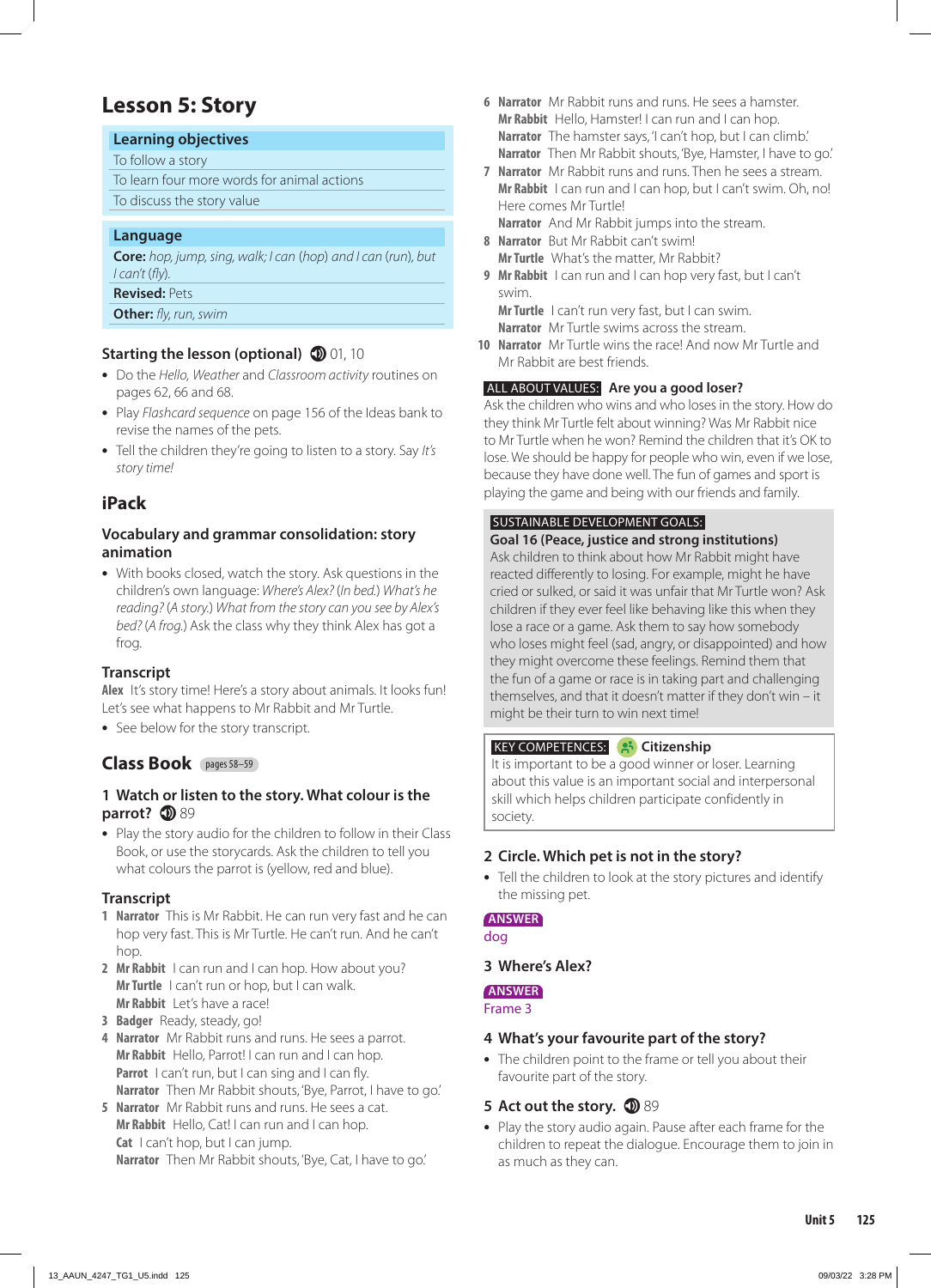#### **Ending the lesson (optional) 1** 89, 05

- **•** Invite five confident children to act out the story at the front of the class. You will need the rabbit, turtle, parrot, cat, and the hamster. Pause after each frame to allow the children to repeat the dialogue or let them act alongside the audio.
- **•** Do the *Goodbye* routine on page 63.

CONTINUOUS ASSESSMENT: You may find it useful to administer a mid-unit assessment at this point, to check on how well children have learned the core language from Lessons 1–5. For suggestions on how to do this, see the notes on pages 17–18 ('Mid-unit assessment'). Alternatively, you may prefer to assess after Lesson 6, when children have had more chance to practise using the story structure.

ASSESSMENT OPPORTUNITIES: The acting out of the story is an opportunity to assess the children's speaking development. Assessment grid and notes are provided in the Teacher's Resource Material.

#### **Further practice**

**Teacher's Resource Material: Unit 5 mini storybook. Active Learning Kit, Unit 5**

# **Lesson 6: Vocabulary, Grammar & Communication**

#### **Learning objectives**

To say what animals can do

#### **Language**

**Core:** *hop, jump, sing, walk; I can … ; I can't …* **Revised:** Pets; *fly, run, swim*

#### **Starting the lesson (optional) 10**, 10, 89

- **•** Do the *Hello, Weather* and *Classroom activity* routines on pages 62, 66 and 68.
- **•** Ask the children (in their own language) what they remember from the story: *Who was in the story? Which animal can fly / jump / run / swim? Who won the race? How did he feel? Was Mr Rabbit happy?* (*No, but he was happy for Turtle and they are best friends.*) Watch or play the story again to confirm their answers.

#### **iPack**

#### **Vocabulary presentation: flashcards (optional)**

**•** Click through the flashcards in the Resources section of the iPack to introduce the new vocabulary. Repeat several times, encouraging the children to remember the words. Teach actions for each word (see the box in column 2).

# **Class Book** page 60

#### **1 Let's dance and sing. 1 90**

**•** Play the song, teaching the children the actions. Revise the vocabulary actions for *fly*, *run* and *swim* that the children learned in Lesson 2. Children join in first with the actions and then with the words, as much as possible.

#### VOCABULARY AND SONG ACTIONS:

*walk* – march on the spot, arms swinging

*hop* – hop like a rabbit

*sing* – mime singing like an opera singer

- *jump* jump up and down
- *I can* thumbs up
- *I can't* thumbs down

#### **Transcript**

I'm a turtle. I'm a turtle. Fiddle, diddly dee! I can't run, but I can walk.

I'm a rabbit. I'm a rabbit. Fiddle, diddly dee! I can't swim, but I can hop.

I'm a parrot. I'm a parrot. Fiddle, diddly dee! I can't run, but I can sing.

I'm a cat. I'm a cat. Fiddle, diddly dee! I can't fly, but I can jump.

#### **2 Listen and number. 1**91

#### **Transcript**

- **1 Parrot** I can't run, but I can fly and I can sing.
- **2 Rabbit** I can't swim, but I can run and I can hop.
- **3 Cat** I can't fly, but I can run and I can jump.
- **4 Turtle** I can't run, but I can swim and I can walk.

#### **ANSWERS**

- **1** parrot (sing) **2** rabbit (hop) **3** cat (jump)
- **4** turtle (walk)

#### **3 Listen and tick √ or cross X. Tell the class. <b>1**92

- **•** Point to the hamster and say *A hamster can hop. A hamster can't jump.* Then elicit sentences from the class for *sing* and *walk*. Encourage the class to use *A* (*hamster*) *can / can't …*
- **•** Children listen and write a tick or a cross. Ask them to check their answers in pairs, and play the audio again if necessary. Then check answers as a class by asking individuals to tell you about each animal.

#### **Transcript**

- **1** Hamster. I can't hop. I can jump. I can't sing. I can walk.
- **2** Bird. I can hop. I can jump. I can sing. I can walk.
- **3** Fish. I can't hop. I can jump. I can't sing. I can't walk.
- **4** Dog. I can't hop. I can jump. I can't sing. I can walk.

#### **ANSWERS**

- 2 Bird: hop  $\checkmark$  jump  $\checkmark$  sing  $\checkmark$  walk  $\checkmark$
- **3** Fish: hop  $X$  jump  $\checkmark$  sing  $X$  walk  $X$
- **4** Dog: hop  $X$  jump  $\checkmark$  sing  $X$  walk  $\checkmark$

#### **KEY COMPETENCES: Mathematical, Science, Technology and Engineering (STEM)**

In this activity, the children apply basic scientific thinking and use a recording system to find out about different animals' abilities. This activity also develops the children's listening and critical thinking skills.

# **iPack**

#### **Vocabulary and grammar practice: game**

**•** See instructions for *Snap!* on page 153.

#### **Ending the lesson (optional) 1** 90, 05

- **•** Close the lesson by singing the song again.
- **•** Do the *Goodbye* routine on page 63.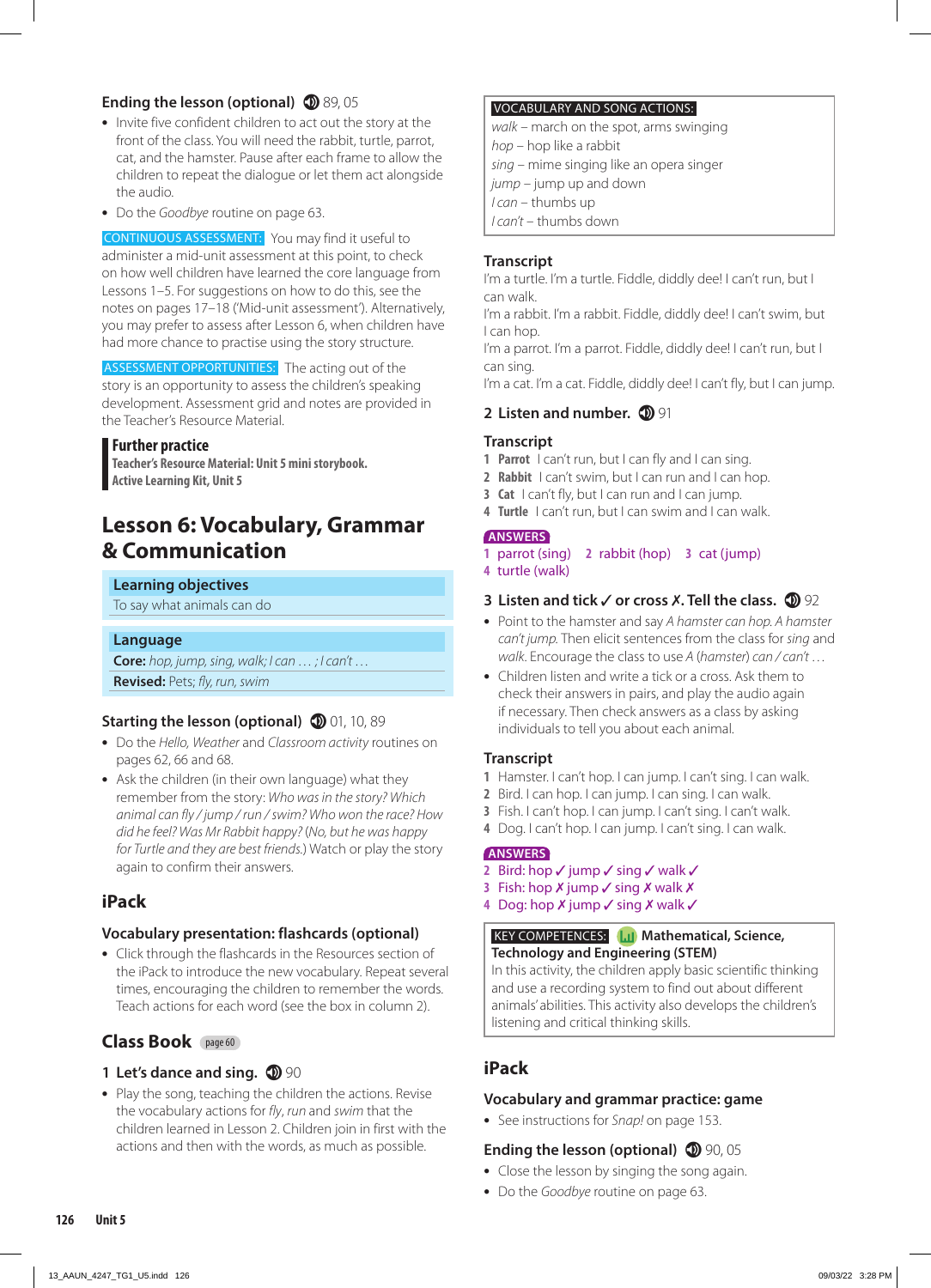#### **Activity Book** page 42

#### **1 Match and write.**

**•** Children look at the animals pictured and read the words. They match each animal action to a child below and write the words.

#### **ANSWERS**

#### **1** b **2** d **3** c **4** a

#### **2 Trace.**

**•** Children trace the sentences.

#### ALL ABOUT VALUES: **Are you a good loser?**

Remind the children of the value. Ask them if they like winning and how it makes them feel. Ask them if they like losing and how it makes them feel. Remind them that when they lose, someone else feels happy for winning, and we should be happy for them. When was the last time they were a good loser? Did it make them feel good to share someone's happiness? Ask the class to tick the picture which shows someone being a good loser.

#### **ANSWER**

Picture 2

#### **Picture Dictionary (optional)** (AB page 62)

#### **2 Listen and trace. <b>145**

- **•** Ask children to turn to page 62 of their Activity Books. They complete the bottom section of the Unit 5 Picture Dictionary by tracing the words under each picture.
- **•** Alternatively, tell children to complete the Picture Dictionary at home. They can listen to the audio to remind themselves of the words.
- **•** When children have completed this unit's Picture Dictionary, ask a few of them Alex's question: *What's your favourite word?*

CONTINUOUS ASSESSMENT: Use the traffic light cards to check how confident children are feeling about the learning objective for this lesson. If further practice of the new grammar is needed, use the Lesson 6 Reinforcement worksheet.

#### **Further practice**

**Teacher's Resource Material: Unit 5 Set 2 mini picture cards and wordcards; Unit 5 Lesson 6 Reinforcement and Extension worksheets; Unit 5 Lesson 6 Song worksheet.** 

**Karaoke version of song available (listening number 131). Active Learning Kit, Unit 5**

# **Lesson 7: Communication skills**

#### **Learning objectives**

To learn the sound and spelling for /r/ To make puppets and use them to retell the story

#### **Language**

**Core sound:** /r/ *rabbit, rain, rubber, run*

**Revised:** Pets; *I can climb. I can't swim.*

**Other:** *A rabbit can run. Run, run, run. Can you run like a rabbit?*

#### **Starting the lesson (optional) 10, 10, 90**

- **•** Do the *Hello, Weather* and *Classroom activity* routines on pages 62, 66 and 68.
- **•** Sing the song from Lesson 6 again.

#### **Class Book** page 61

#### **1 Listen, point and repeat.**  $\mathbf{D}$  93

**•** Children point to the pictures in order as they listen. Play the audio again for them to repeat the words.

#### **Transcript**

**1** rabbit **2** run **3** rubber **4** rain

#### **iPack**

#### **Pronunciation: game**

**•** See instructions for *Sounds match* on page 153.

#### **Class Book** page 61

#### **2 Listen and say the rhyme.**  $\mathbf{D}$  94

**•** Play the rhyme for the children to listen to. Play it again for them to repeat.

#### **Transcript**

A rabbit can run. Run, run, run. Can you run like a rabbit?

#### **3 Trace.**

**•** Children trace the initial letter corresponding to the sound they have just practised.

#### **4 Make the pet puppets on page 87. Follow the**  story. **189**

- **•** Ask the children to turn to page 87 and show them the pet puppets. Show them how to cut out, fold and glue them.
- **•** Monitor the children and give help where and when they need it.
- **•** Revise the words by saying a pet and asking the children to hold up the correct puppet. Ask the class which puppets they will need to retell the story (rabbit, turtle, parrot, cat, and hamster).
- **•** Play the story and the children follow it, selecting the correct puppets for each frame.

 MEDIATION: This exercise requires children to work in pairs to retell the story. Encourage children to allocate the roles between them. To facilitate understanding, encourage them to waggle their finger to show which puppet is 'speaking'. They can also use facial expressions to help convey what their puppet character is saying or feeling.

#### KEY COMPETENCES: **Cultural awareness and expression**

Puppets are much loved by children and are a colourful and kinaesthetic tool that enables children to fully immerse themselves in a story. This activity encourages children to creatively express their ideas, experiences, and emotions.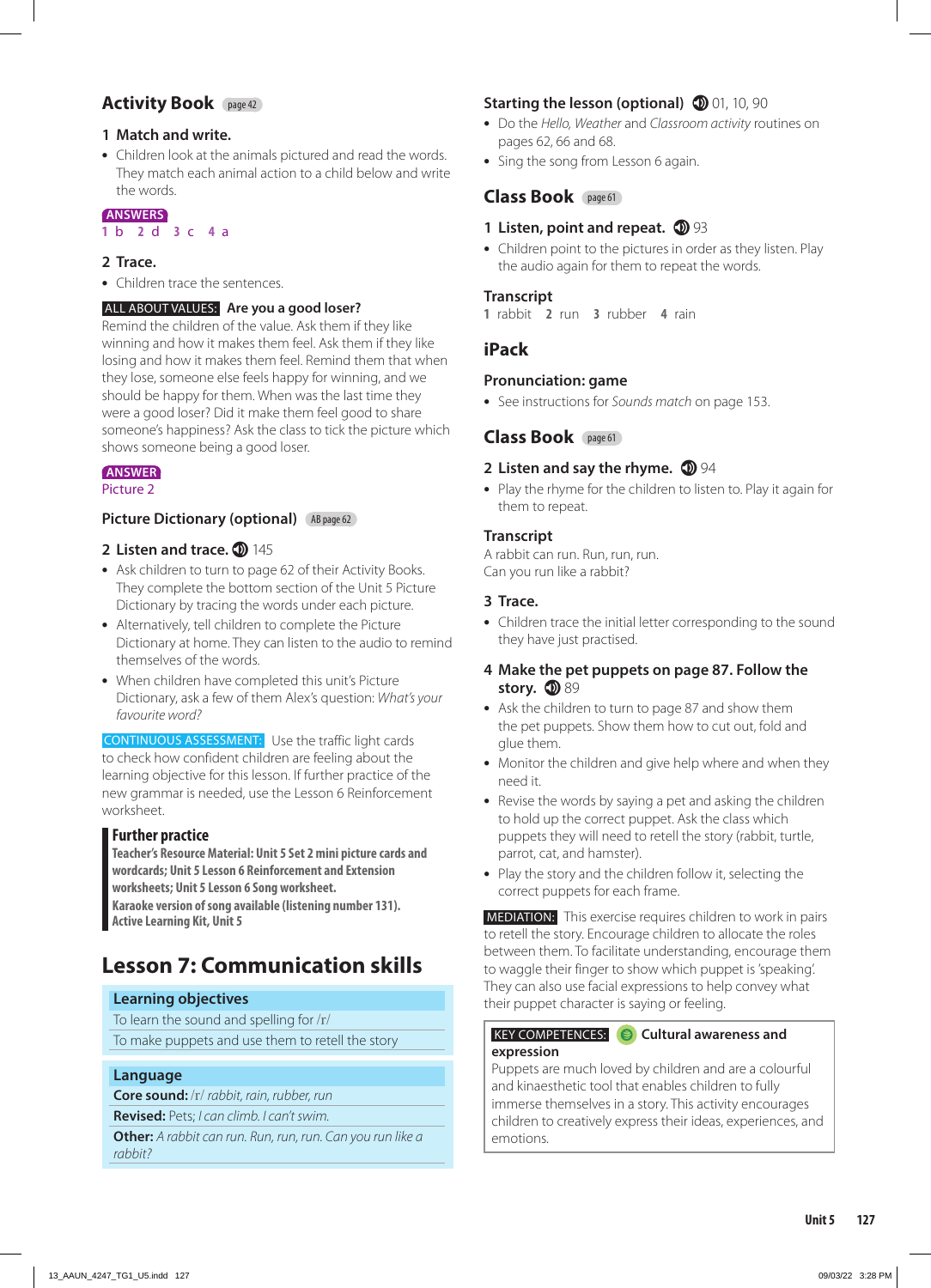#### **English at home.**

**•** Encourage the children to say the rhyme to their family.

#### **Ending the lesson (optional) 1** 05

- **•** Play *Snap!* on page 155 of the Ideas bank with the puppets.
- **•** Do the *Goodbye* routine on page 63.

ASSESSMENT OPPORTUNITIES: The rhyme and the cut-out activity are opportunities to assess the children's speaking development. Assessment grid and notes are provided in the Teacher's Resource Material.

#### **Further practice Active Learning Kit, Unit 5**

# **Lesson 8: Review & Skills**

#### **Learning objectives**

To practise the unit language

To copy the unit vocabulary

#### **Language**

**Revised:** Pets; *hop, jump, sing, walk; I can … ; I can't …* **Other:** *fly, swim, run; A fish can / can't …*

#### **Starting the lesson (optional) 10** 01, 10

- **•** Do the *Hello, Weather* and *Classroom activity* routines on pages 62, 66 and 68.
- **•** Play *Find your partner* on page 155 to practise the written form of the unit vocabulary. Alternatively, choose another flashcard or wordcard game from the Ideas bank on pages 155–158 to practise saying the words.

#### **Class Book** page 62

#### **1 Listen and number. 1 95**

**•** Children listen and write the correct number next to each picture.

#### **Transcript**

- **1** A cat can jump. A cat can't talk.
- **2** A fish can swim. A fish can't walk.
- **3** A turtle can swim and walk.
- **4** A hamster can climb. A hamster can't hop.
- **5** A bird can sing and fly.
- **6** A dog can run. A dog can't sing.
- **7** A rabbit can run and hop. A rabbit can't swim.
- **8** A parrot can talk and fly.

#### **ANSWERS**

#### **1** cat **2** fish **3** turtle **4** hamster **5** bird **6** dog **7** rabbit **8** parrot

#### **2 Stick the stickers and write. Say.**

- **•** Ask the children to find their Unit 5 word stickers. They stick them in the correct spaces on page 62 and then write the words below.
- **•** Say the words together as a class. Encourage children to point to each word as they say it. For extra practice, put the children in pairs to take it in turns to point to a word for their partner to say.

#### KEY COMPETENCES: **Linguistic communication**

Asking the children to listen out for key words (in this case, pets) in order to write the correct number, develops children's skill in listening for specific information. This is an important listening skill which the children will use later on in their learning.

#### **3 Match and write. Say.**

- **•** Children match the words on the left with the pictures on the right and then write the words next to the pictures.
- **•** Say the words together as a class.

#### **iPack**

#### **Grammar and vocabulary review: game**

**•** See instructions for *Picture race* on page 154.

#### **Ending the lesson (optional)**  $\mathbf{D}$  05

- **•** Play *Secret word* on page 156 of the Ideas bank.
- **•** Do the *Goodbye* routine on page 63.

#### **Activity Book** page 43

#### **1 Circle and write.**

**•** Children look at the pictures and find the words in the word search. They write the word next to the picture.

#### **ANSWERS**

- **1** parrot **2** turtle **3** cat **4** rabbit **5** dog
- **6** hamster **7** fish **8** bird

#### **2 What can you do? Draw and write.**

**•** Children draw and write about themselves using *I can* and *I can't*. Refer them to page 42 for ideas and spelling.

#### **Extra**

**•** Fast finishers find and write five words with three letters each in their notebooks.

#### **ANSWERS**

#### cat, dog, hop, pet, run, too

CONTINUOUS ASSESSMENT: Use the traffic light cards to check how confident children are feeling about the learning objective for this lesson. If you haven't already used the Lesson 6 worksheets, any children who are still not feeling confident can do the Lesson 6 Reinforcement worksheet. (More confident children can do the Lesson 6 Extension worksheet.) If a weaker learner has already completed the Reinforcement worksheet, give them a new copy to complete again to see if they can improve their performance, or assign them a study buddy to help them with the work.

#### **Further practice**

**Teacher's Resource Material: Unit 5 Sets 1 & 2 mini picture cards and wordcards. See Ideas bank on pages 155–158. Active Learning Kit, Unit 5**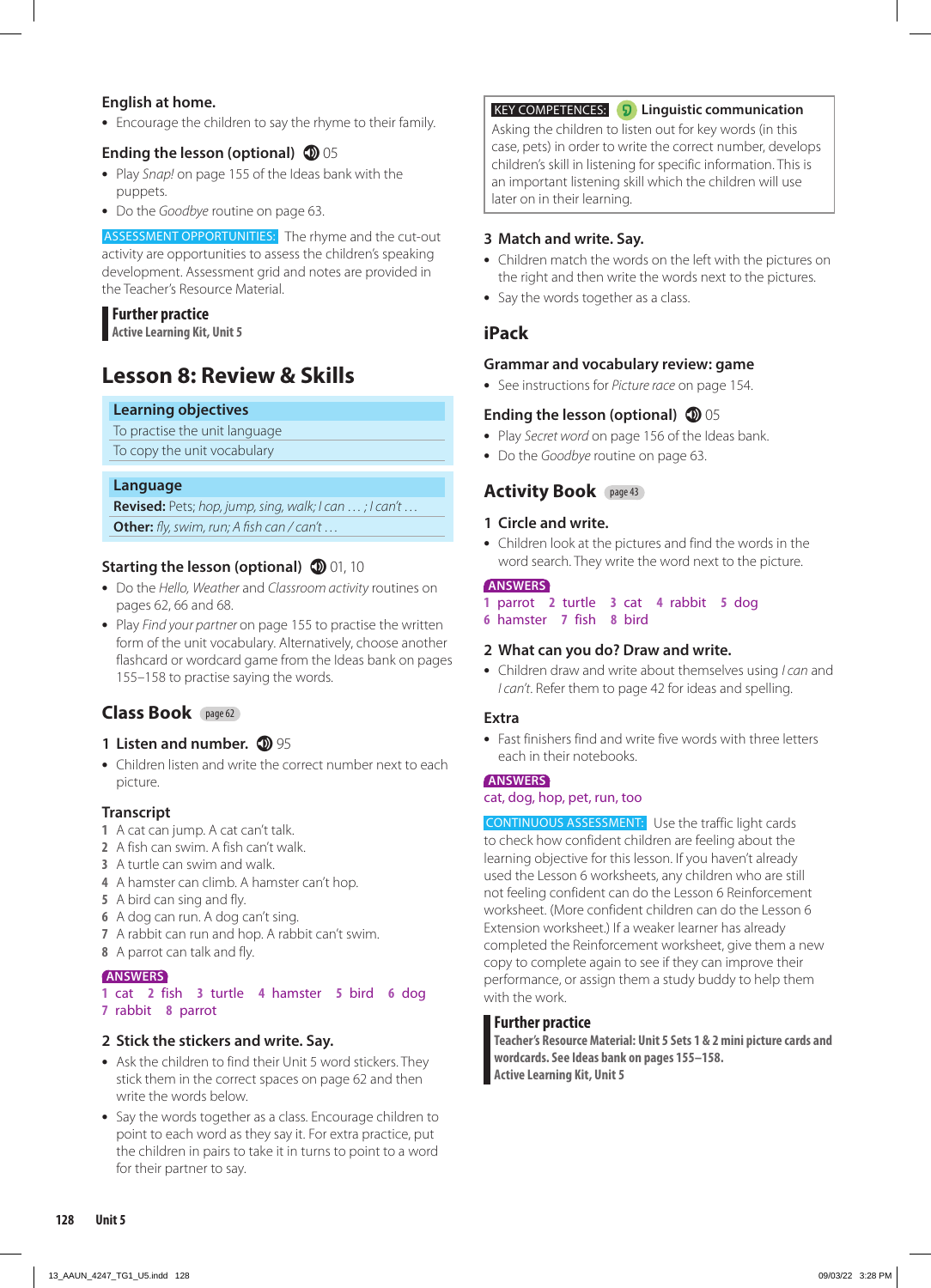# **Lesson 9: Think, do & review**

#### **Learning objectives**

To use the unit language in a final project

#### **Language**

**Revised:** Pets; *hop, jump, sing, walk; I can … ; I can't …* **Other:** *A* (*cat*) *can* (*jump*)*.*

#### **Starting the lesson (optional) 10** 01, 10, 84, 90

- **•** Do the *Hello, Weather* and *Classroom activity* routines on pages 62, 66 and 68.
- **•** Review the songs from Lessons 2 and 6, inviting different groups of children to act them out. Ask the children which is their favourite song.

#### **Class Book** page 63

#### **1 Listen. What are the names of the rabbit and the turtle? <b>D** 96

**•** Point to the two pictures and elicit the pets (*rabbit, turtle*). Play the audio. Ask the class to tell you whose pet is whose.

#### **Transcript**

**Poppy** My favourite pet, by Poppy.

My favourite pet is a rabbit. A rabbit can hop. A rabbit can't swim. I've got a rabbit. My rabbit's called Rufus. **Ben** My favourite pet, by Ben.

My favourite pet is a turtle. A turtle can walk. A turtle can't run. I've got a turtle. My turtle's called Tony.

#### **ANSWERS**

#### (Poppy's rabbit is called) Rufus. (Ben's turtle is called) Tony.

#### **iPack**

#### **Project: 2 Watch Alex.**

#### **Transcript**

(For Part 1 see Unit 1 page 77.) **Part 2**

**Alex** This is 'My favourite pet' project. My favourite pet is a dog. I've got a dog called Harry. Harry is brown. My dog can run and jump, but he can't talk. Bye!

#### **Class Book** page 63

#### **3 Think about your project. Draw and write. Show and tell your friends.**

- **•** Ask the children to think about their favourite pet. Point to the project space on the page and tell them they are going to do a project to show everyone.
- **•** Tell the children to complete the title with their name. They complete the sentences about their pet and draw a picture.
- **•** Monitor as the children complete their project, asking questions, e.g. *What's this? Can it fly? Can it hop?*
- **•** Seat the children in a circle to show their pictures and read their descriptions to the class, e.g. *My favourite pet is a*  (*dog*)*. A* (*dog*) *can …*

#### **KEY COMPETENCES:**  $\bullet$  Personal, social and learning **to learn**

By completing their own projects, the children are able to personalize language taught in the unit. This gives the language meaning, which in turn will help children to recall it in later lessons and outside the class.

#### SUSTAINABLE DEVELOPMENT GOALS: **Goal 15 (Life on land)**

Ask children to think about why each pet they have talked about can do some actions but not others. Which skills does each animal need to survive? For example, does it matter that a turtle can't run away from predators? (No, because it is protected by its shell.) Why does a cat need to climb? (So that it can escape from dogs, and so that it can hunt birds to eat.) Help children to realize that the world is full of amazing animals, all adapted to suit different environments, and that we should do our best to preserve them all.

#### **All about me**

#### **Tick and colour.**

- **•** Congratulate the children on finishing the unit. Ask them if they can tell you what they have learned. Look at the pictures and the *I can* … statements in the box at the bottom of the page. Read out the statements and explain their meaning.
- **•** Ask children to tick the boxes for the things they can now do (they should be able to tick all three boxes unless they have been absent for some lessons).
- **•** Ask children to think about how hard they have tried in this unit, and to colour in one, two or three stars in the *My effort* section.
- **•** See Unit 1, Lesson 9, for further notes on how to support children in their learning at the end of each unit.

#### **iPack**

#### **Vocabulary review: game**

**•** See instructions for *Football* on page 154.

#### **Ending the lesson (optional) 1** 89, 05

- **•** Watch or listen to the story again. If the children have made a mini storybook, tell them to follow the story in their mini book. They may also want to follow with their puppets. The children can take their mini storybook and puppets home.
- **•** Do the *Goodbye* routine on page 63.

ASSESSMENT OPPORTUNITIES: The children are now ready to do the Unit 5 test. See the Evaluation section in the Teacher's Resource Material.

The show and tell activity is an opportunity to assess the children's speaking development. Assessment grid and notes are provided in the Teacher's Resource Material.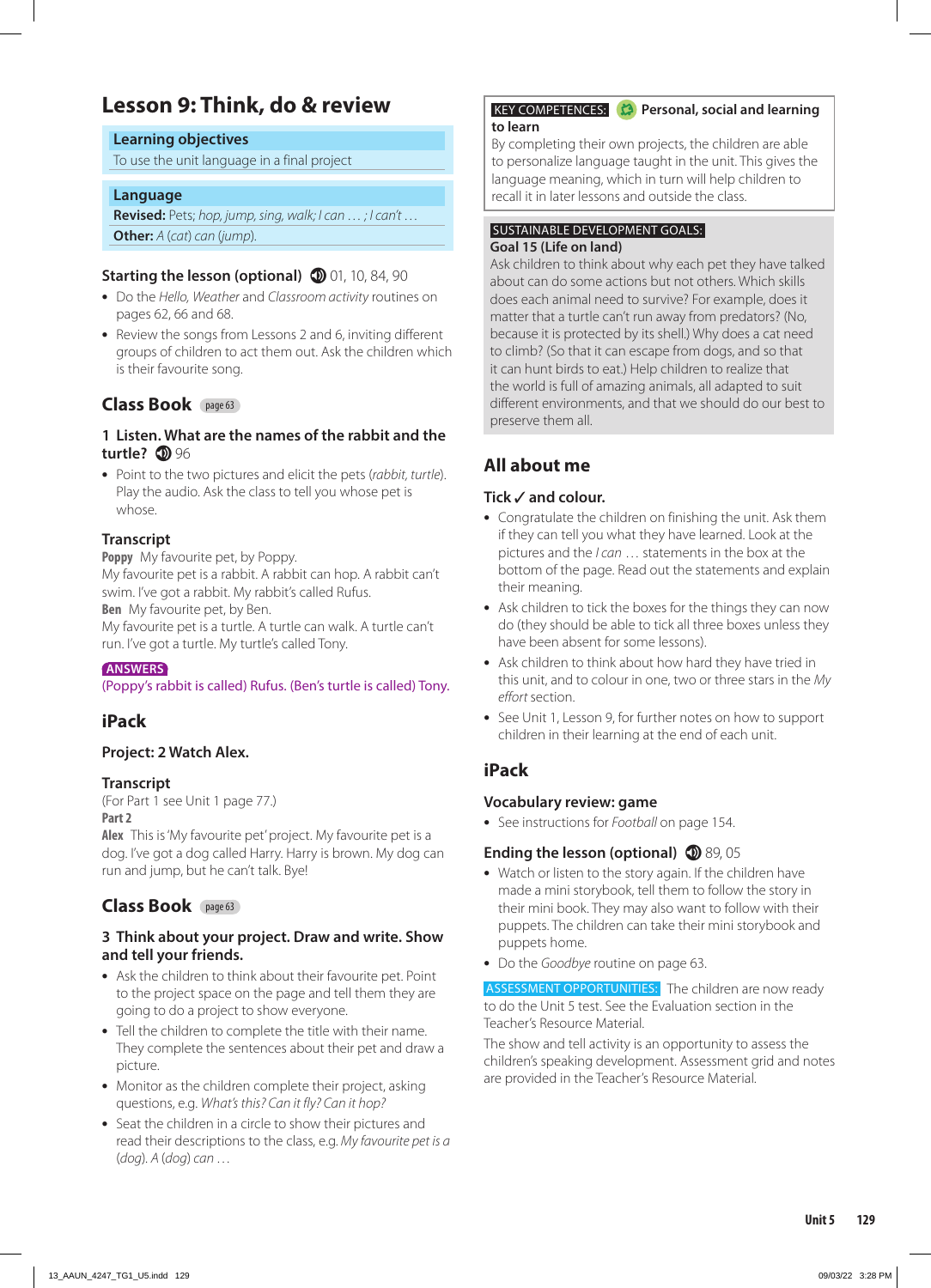

# Animal homes

#### **Learning objectives**

To review language for wild animals and pets

To learn about woodland animals and their homes

To work with a partner to make an animal homes book

#### **Language**

*cat, crow, dog, fish, hedgehog, mouse, otter, squirrel; den, habitat, hole, nest; A* (*crow*) *lives in a* (*nest*)*.*

#### **Key competences**

Linguistic communication

Personal, social and learning to learn

Citizenship

Cultural awareness and expression

Entrepreneurship

Mathematical, Science, Technology and Engineering (STEM)

 NOTE: It is recommended that this section is taught over 2–3 lessons, depending on your timetable. The teaching stages are listed in order and can be split up to suit your situation. You may wish to introduce each session with a simple warmer activity based around the topic, and, should you want to extend the topic further, you will find ideas for optional activities within and at the end of the notes. This section can be done before or after the Unit 5 test.

# **Lesson 1: Vocabulary & Communication**

#### **Starting the lesson (optional) 10** 01, 10

**•** Do the *Hello*, *Weather* and *Classroom activity* routines on pages 62, 66 and 68.

#### **Class Book** pages 64–65

#### **1 Say the words you know.**

- **•** Ask children to name as many animals as they can, and write and draw their suggestions on the board.
- **•** Ask children who have a pet to raise their hands. Allow volunteers to tell you about their pets. Point out that pets live in our houses and we look after them, but all over the world, wild animals are living in different places. In the children's own language, explain that there are many kinds of animal homes, for example, grasslands (where elephants live), deserts (where camels live), the sea (where whales live). Elicit other suggestions.
- **•** Draw two inter-linked circles on the board to create a Venn diagram. Write *Pets* in one circle, and *Wild animals* in the other.
- **•** With the children's help, sort the animals you have written on the board into the diagram. Decide which animals can be both pets and wild animals, e.g. mice and fish, and explain to the children that these can go in the middle section of the diagram.
- **•** Display the Class Book pages and ask children to tell you what they can see. Encourage them to use any English words they know, e.g. *tree*, *river*, *mouse*. Refer them back to the suggestions they have already made, if appropriate.
- **•** Ask children to work in pairs to point to and say as many words as they can with their partner.

#### **KEY COMPETENCES: Mathematical, Science, Technology and Engineering (STEM)**

Learning how to present and interpret data using a Venn diagram is a useful mathematical skill which children can use for a variety of purposes.

#### **2 Look, point and say the animals. Where do they live?**

- **•** Point in turn to each animal photo in the Class Book and ask *What's this?* Give the answers in English (*crow*, *squirrel*, *hedgehog*, *mouse*, *otter*) and encourage the class to repeat the words after you.
- **•** Ask *Are these wild animals or pets? Where do they live?* Establish that these are all wild animals that live in the woods. Allow children to work together in pairs to point to and say the animals.
- **•** Finally, point out the animal labels on the Class Book page. Read the labels as the class point to the corresponding photos.

#### **3** Listen, point and repeat.  $\mathbf{D}$  97

- **•** Ask children if they know the different names for animal homes in their own language (nest, den, hole).
- **•** Tell them they are going to find the home of each of the animals shown on the page. Ask if anyone can see the crow's home. Invite a volunteer to come to the front and point to the nest with baby crows in it.
- **•** Say *Look! A nest!* Ask children to repeat *nest* three times after you.
- **•** Ask *Where's the nest?* Establish that the nest is in the tree.
- **•** Repeat with the other animals, and teach *den* and *hole*. Ask *Where's the den / hole?* Elicit that they're under the ground.
- **•** Play the audio. Pause after each animal home and encourage children to point to and name the animals and their homes.

#### **Transcript**

a nest, a hole, a den

#### **4 Listen and number. Listen, point and repeat. D** 98

- **•** Check the children's understanding by asking *Where do*  (*squirrels*) *live?* and eliciting the answers from the class (squirrels live in a nest, as do crows and hedgehogs; mice live in a hole; otters live in a den).
- **•** Explain that they are going to listen to sentences about the animals and their homes, and they have to listen and number. Point out the example answer *1* on the page.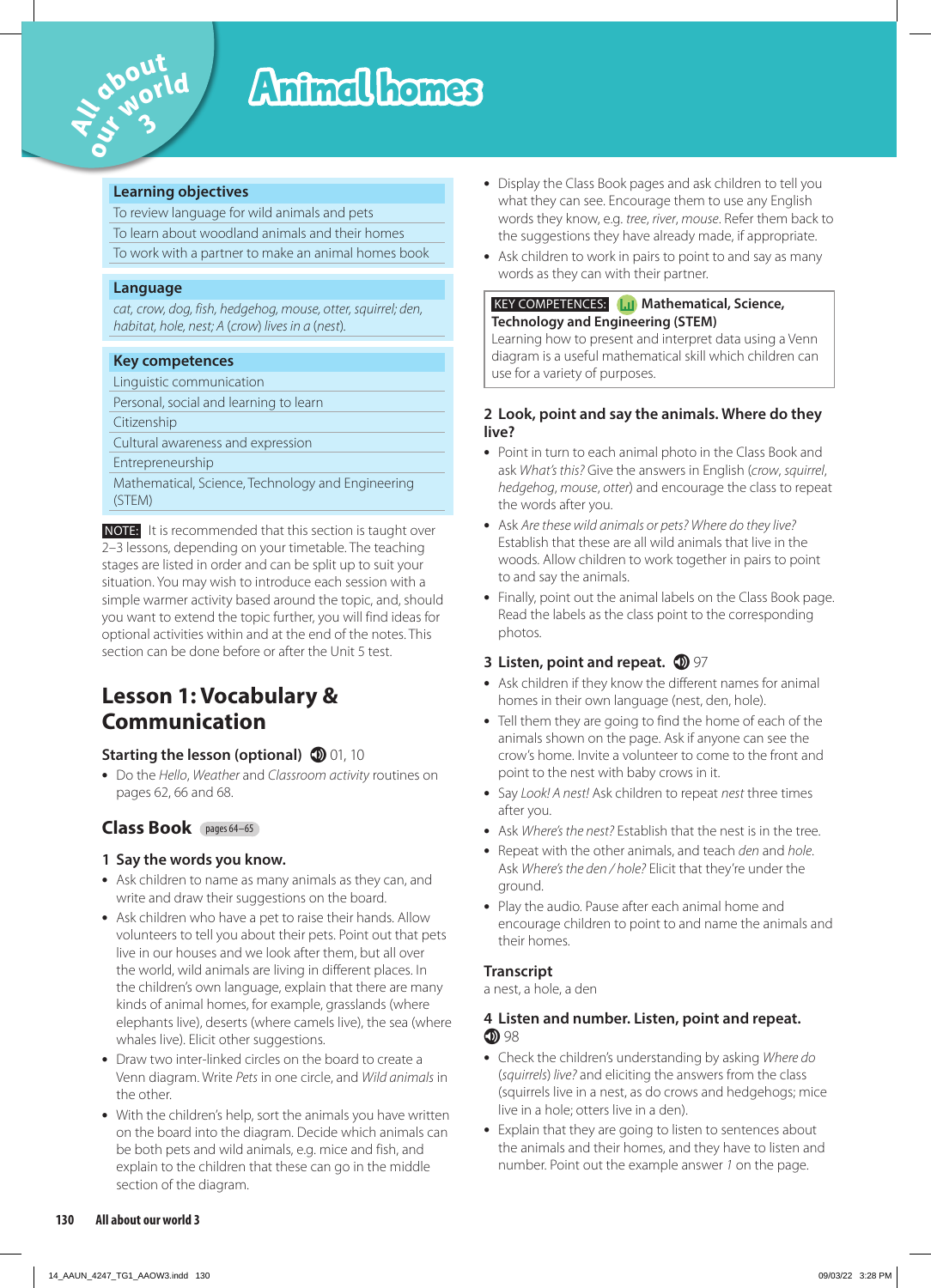• Play the  $\frac{1}{2}$  before pl **•** Play the audio. Allow children to compare their answers before playing the audio again. Feed back the answers as a class.

#### **Transcript**

- **1** The mouse lives in a hole.
- **2** The squirrel lives in a nest.
- **3** The crow lives in a nest.
- **4** The otter lives in a den.
- **5** The hedgehog lives in a nest.

#### **ANSWERS**

#### (See transcript)

#### **5 Write the animal homes.**

**•** Finally, ask the children to write the animal homes next to the animal homes on the Class Book page. Refer them to the word bank.

#### **ANSWERS**

**1** hole **3** nest **4** den

#### **6 Talk about the picture.**

- **•** Explain that the children are going to talk in pairs about the animals and their homes.
- **•** Do a few examples with the class. Point to the crow, for example, and say or elicit from the children *It's a crow. It lives in a nest.*
- **•** Do more examples before asking children to work together to make sentences about the picture, or just point and say words if that is what the children can manage. Encourage them to help each other with words they don't know.

#### KEY COMPETENCES: **Linguistic communication** Using the new language to describe the animals in the picture encourages meaningful communication and allows children to express themselves at different levels of ability. Remind them how important it is to be positive and kind to their friends; they should encourage and help each other and not be critical.

#### **Can you play the animal game?**

- **•** Tell children they are going to play a game describing animals for others to guess.
- **•** Model an example, e.g. *It's small. It's orange and brown. It lives in a nest.* (*Squirrel*)
- **•** Ask a few children to describe other animals for the class to guess, following your example. Encourage children to use different animal words they know. Confident classes can work in groups or pairs to do this.
- **•** Monitor and praise children's efforts.

#### **Ending the lesson (optional) 1** 05

**•** Do the *Goodbye* routine on page 63.

#### **Activity Book** page 44

#### **1 Look and write.**

- **•** Point to each of the animal pictures and elicit the word from the children.
- **•** Point to the words in the word bank and read them with the class.
- **•** To support the children's phonics skills, sound out and blend the decodable words *dog*, *cat* and *fish* (sound out the /sh/ sound in *fish* as one sound). Orally sounding out and blending decodable words helps with early reading and writing skills.
- **•** Children look at the pictures and write the correct word under each one. Check answers and encourage them to do the animal noise for each.

#### **ANSWERS**

**1** cat **2** hedgehog **3** mouse **4** fish **5** dog **6** crow

#### **2 Circle the wild animals.**

**•** Children circle the wild animals.

#### **ANSWERS**

hedgehog, mouse, fish, crow

# **Lesson 2: Project 3**

#### **Materials**

Animal homes Project template (see Teacher's Resource Material) (one for each child); scissors; glue; coloured pens / pencils

#### **Starting the lesson (optional) 10** 01, 10

**•** Do the *Hello*, *Weather* and *Classroom activity* routines on pages 62, 66 and 68.

#### **Activity Book** page 45

#### **1 Draw the animals in their homes.**

**•** Ask children to draw the animals into the spaces on the picture. Point out that they do this by identifying the home of the animals.

#### **2 Complete the sentences.**

**•** Children read the sentences and complete them, using the words in the word bank.

#### **ANSWERS**

**1** nest **2** nest **3** hole **4** nest **5** den

#### **Class Book** page 65

#### **1 Create an animal homes book.**

- **•** Put the children into pairs. Give each child a copy of the Animal homes Project template, and distribute the scissors and glue. Explain that they are going to make an animal homes book.
- **•** Tell children to cut out the book template and ask them to colour the animals and their homes. They can use the Class Book as a reference.
- **•** Encourage the pairs to think about what tasks are required for this project, e.g. colouring, folding and sticking. Encourage them to help each other with the tasks they find more difficult and work together to complete their individual books.
- **•** Demonstrate how to fold along the dotted lines to make a concertina-type book.
- **•** Tell children to colour the title *Animal homes* in colours of their choice.